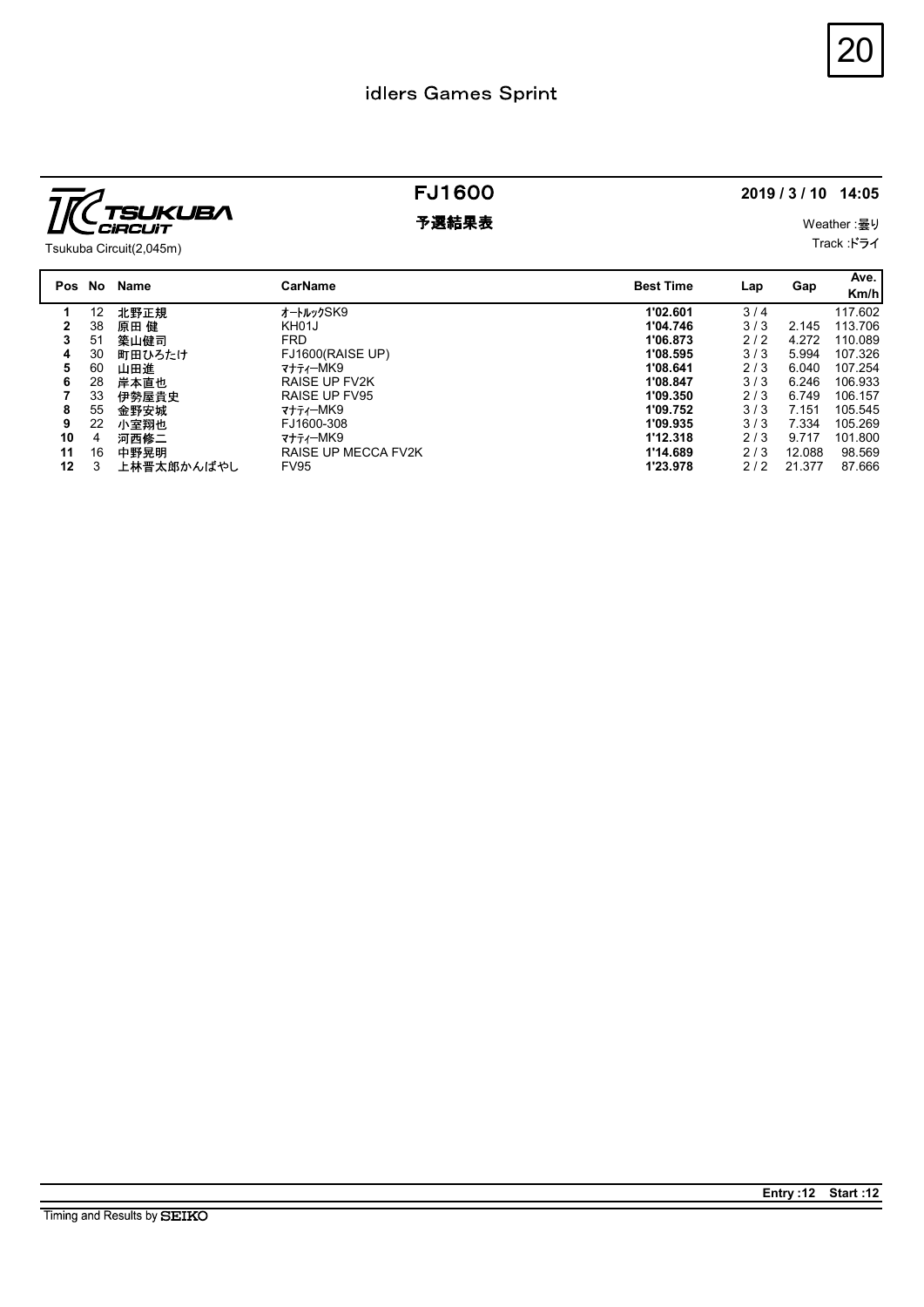

|                                                                                                                                                                                                                                                                                                                                                                                                                                                                                                         | idlers Games Sprint                                                                                                                                                                                                                                   |                                                                                                                                                                    |                                                                                                    |     |                                                                                                                                                                                                                                                                             |
|---------------------------------------------------------------------------------------------------------------------------------------------------------------------------------------------------------------------------------------------------------------------------------------------------------------------------------------------------------------------------------------------------------------------------------------------------------------------------------------------------------|-------------------------------------------------------------------------------------------------------------------------------------------------------------------------------------------------------------------------------------------------------|--------------------------------------------------------------------------------------------------------------------------------------------------------------------|----------------------------------------------------------------------------------------------------|-----|-----------------------------------------------------------------------------------------------------------------------------------------------------------------------------------------------------------------------------------------------------------------------------|
|                                                                                                                                                                                                                                                                                                                                                                                                                                                                                                         | <b>Fs-Cup</b>                                                                                                                                                                                                                                         |                                                                                                                                                                    | 2019 / 3 / 10 14:45                                                                                |     |                                                                                                                                                                                                                                                                             |
| <b>TSUKUBA</b><br><b>CiRCUIT</b><br>Tsukuba Circuit(2,045m)                                                                                                                                                                                                                                                                                                                                                                                                                                             | 予選結果表                                                                                                                                                                                                                                                 | Weather: 曇り<br>Track :ドライ                                                                                                                                          |                                                                                                    |     |                                                                                                                                                                                                                                                                             |
| Pos No Class C.P. Name                                                                                                                                                                                                                                                                                                                                                                                                                                                                                  | <b>CarName</b>                                                                                                                                                                                                                                        | <b>Best Time</b>                                                                                                                                                   | Lap                                                                                                | Gap | Ave.<br>Km/h                                                                                                                                                                                                                                                                |
| 71<br>F<br>荒井伸明<br>1<br>-1<br>F<br>$\overline{2}$<br>$\mathbf{2}$<br>56<br>河野靖喜<br>F<br>3<br>81<br>3<br>染谷太<br>F<br>26<br>山口邦彦<br>4<br>4<br>F<br>38<br>5<br>滝山浩司<br>5<br>F.<br>5<br>6<br>木村裕孝<br>6<br>F<br>$\overline{7}$<br>83<br>$\overline{7}$<br>羽佐間省二<br>LF<br>8<br>122<br>大西二号<br>$\mathbf{1}$<br>F<br>9<br>33<br>8<br>澤田修二<br>F<br>11<br>9<br>$*1$ 10<br>木村光孝<br>F<br>55<br>10<br>11<br>大友敦仁<br>12<br><b>FK</b><br>41<br>小野寺康文<br>$\mathbf{1}$<br>3<br><b>FK</b><br>$\overline{2}$<br>13<br>高橋辰徳 | DALLALA F3<br>FORMULA RENAULT1800<br>Formula Hayabusa<br>FORMULA-TOYOTA FT20<br>FORMULA TOYOTA FT20<br>WEST F4<br>FORMULA-TOYOTA FT30<br>MARCH 803<br>F4<br><b>WEST F4</b><br>RAISE-UPWEST 07J<br><b>FORMULA-KEI</b><br>FORMULA-KEI<br><b>SFJ-KKS</b> | 55.430<br>55.899<br>58.188<br>58.893<br>59.116<br>59.611<br>1'00.956<br>1'01.031<br>1'01.480<br>59.628<br>1'04.024<br>1'04.385<br>1'07.384<br>1'11.646<br>1'17.092 | 12/13<br>9/14<br>6/13<br>7/11<br>12/12<br>$6/12$<br>5/6<br>10/12<br>$6/12$<br>7/12<br>6/11<br>3/12 |     | 132.816<br>0.469 131.702<br>2.758 126.521<br>3.463 125.006<br>3.686 124.535<br>4.181 123.501<br>5.526 120.776<br>5.601 120.627<br>6.050 119.746<br>4.198 123.465<br>8.594 114.988<br>8.955 114.343<br>11 / 11 11.954 109.254<br>5 / 6 16.216 102.755<br>9 / 9 21.662 95.496 |

\*1 No.11は、ダブルチェッカーの為、3グリッド降格とした。